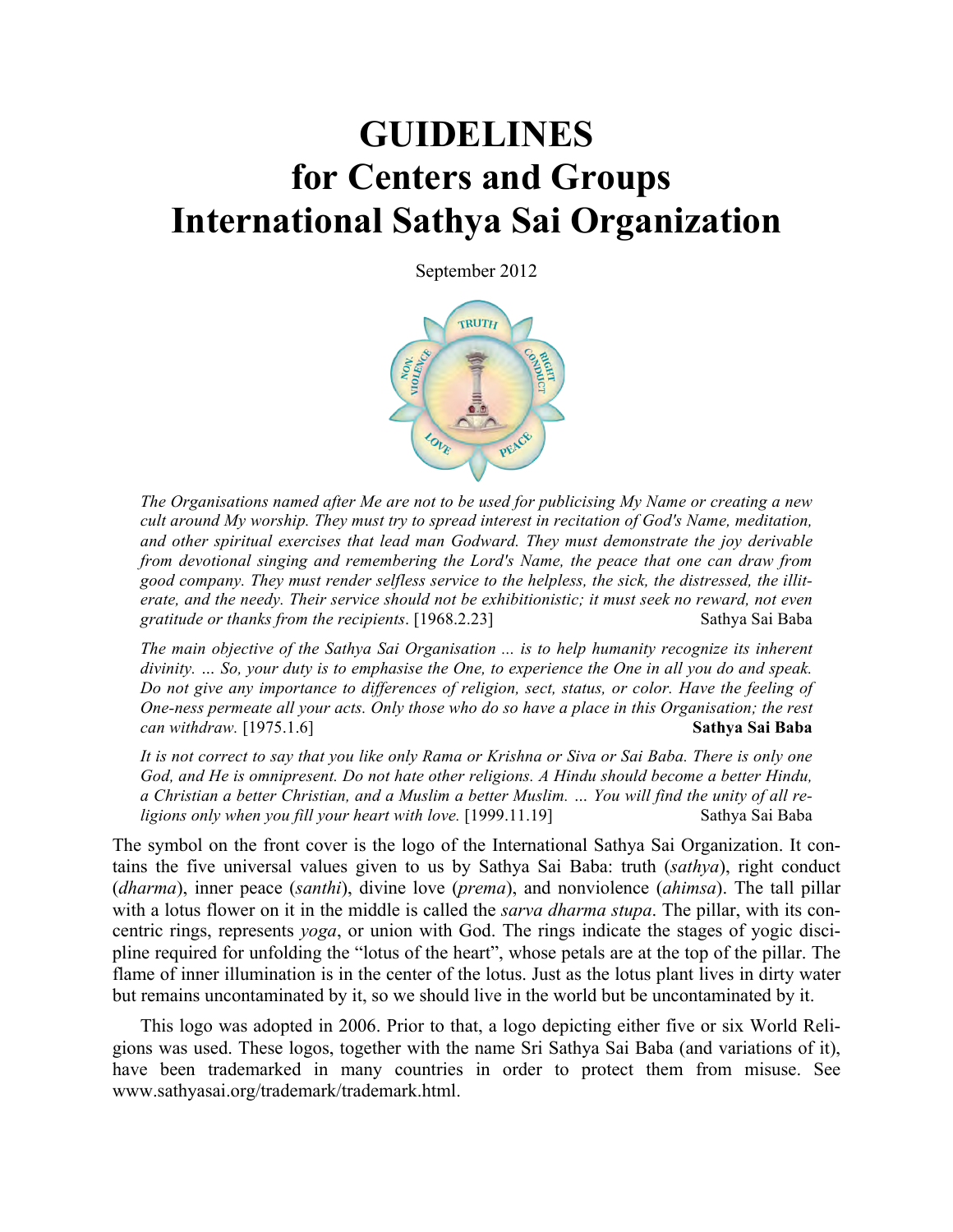## **Table of Contents**

| 7. SAI EDUCATION INITIATIVES OUTSIDE THE SATHYA SAI CENTER  11 |  |
|----------------------------------------------------------------|--|
|                                                                |  |
|                                                                |  |
|                                                                |  |
|                                                                |  |
|                                                                |  |
|                                                                |  |
|                                                                |  |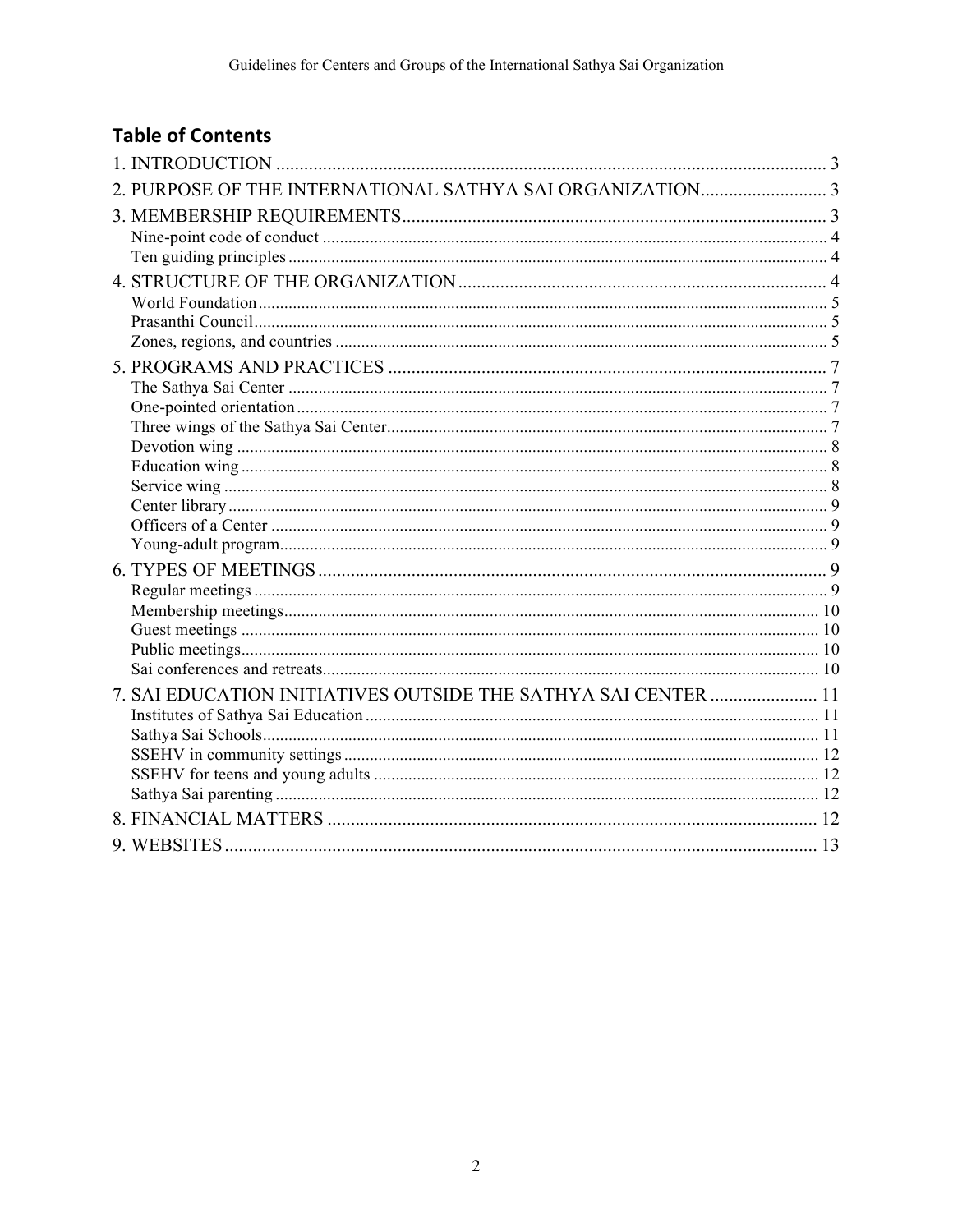#### **1. INTRODUCTION**

The International Sathya Sai Organization and the All India Sri Sathya Sai Seva Organization were officially formed through a Charter granted by Bhagavan Sri Sathya Sai Baba on 14 January  $1981.1$ 

In 2010, after receiving approval from Sathya Sai Baba, the Sri Sathya Sai World Foundation formed the Guidelines Committee to review the guidelines currently in use in the various geographical Zones of the world in order to develop one set of guidelines applicable to all the countries outside India. The committee's work was also guided by the recommendations that came from the Ninth World Conference of Sathya Sai Organizations held at Prasanthi Nilayam in November 2010 as well as the pre-world conferences held around the globe in 2010.

The present document is a general one that describes the programs and practices of the Sathya Sai Centers and Groups<sup>2</sup> of the International Sathya Sai Organization. While intended for use by office bearers and members of the Organization, it is also suitable for persons interested in joining the Organization and other members of the public.

A more extensive corollary document, the *Operations Manual for Centers and Groups*, describes in detail the duties and responsibilities of officers as well as the rules and regulations that apply to the various programs conducted by Centers. A third document will give guidelines, rules, and regulations that apply at the country, region, and zone levels.

#### **2. PURPOSE OF THE INTERNATIONAL SATHYA SAI ORGANIZATION**

*The main objective of the Sathya Sai Organisation ... is to help humanity recognize its inherent divinity.* [1975.1.6] *It is established to translate the principles of love and nonviolence into daily practice.* [1970.11.20] Sathya Sai Baba

The primary purpose of the International Sathya Sai Organization is to promote in its members ever-increasing faith in God, along with the recognition of the inherent Divine Nature of human beings and all of God's creation.

The Sathya Sai Center, consisting of members in a local community, is the principal instrument through which this goal is achieved. The Center provides a loving environment that nourishes the devotion of its members by creating opportunities to study and practice the teachings of Sathya Sai Baba. The functions of a Center are described later in this document.

#### **3. MEMBERSHIP REQUIREMENTS**

È,

*The qualifications for membership are to be an eager aspirant for spiritual progress, to have full faith in the name that the Organisation bears ..., and to have won recognition as a good person. That is all the qualification needed; nothing else counts.* [1967.4.21] Sathya Sai Baba

<sup>1</sup> The Charter can be found here: www.sathyasai.org/organize/charter.html

<sup>&</sup>lt;sup>2</sup> A Sathya Sai Center must have at least nine members and must conduct the program activities in at least two of the three "wings": devotion, education, and service. Otherwise, the designation "Sathya Sai Group" is used. Throughout this document, we use "Center" for both Centers and Groups.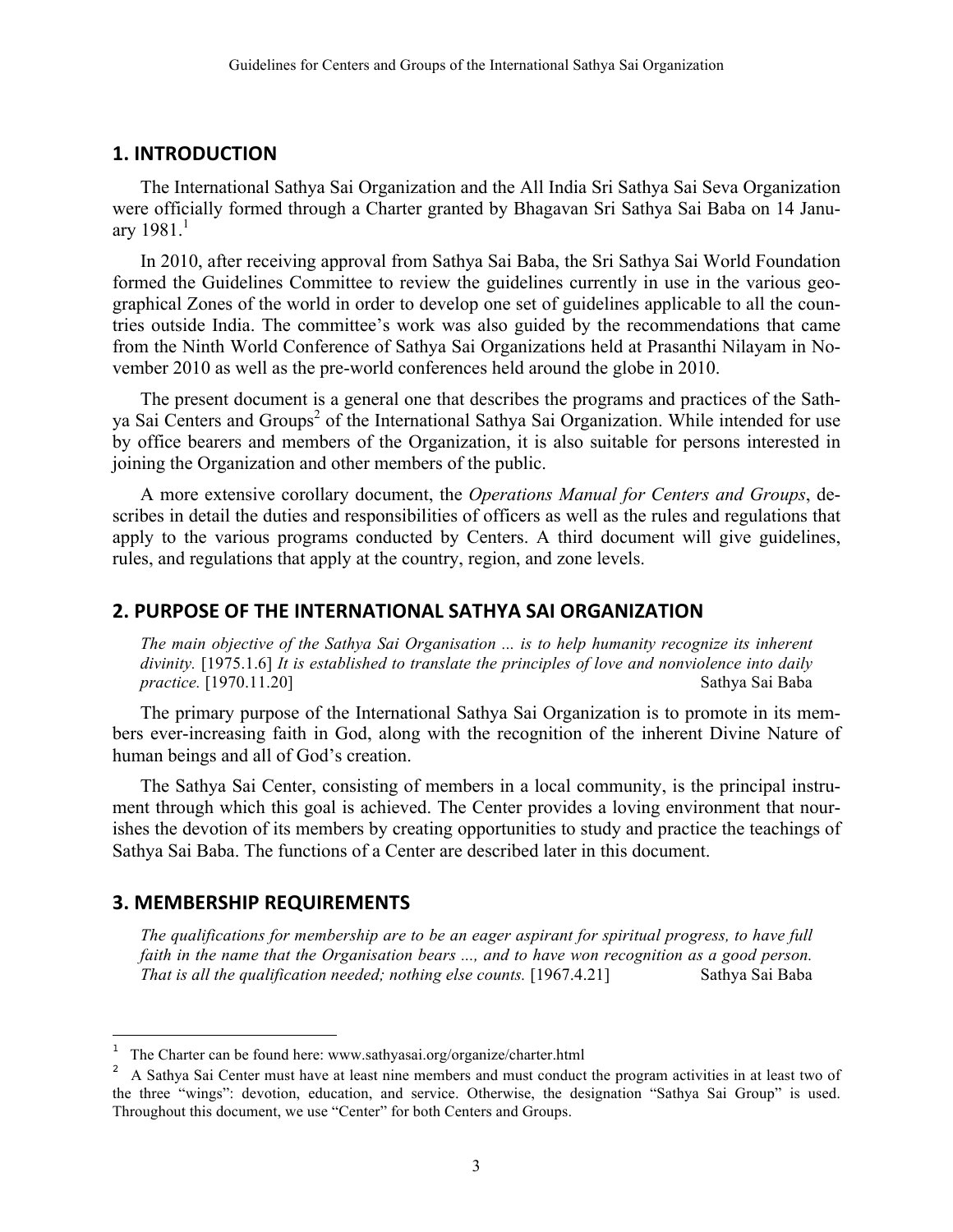There are no dues or membership fees, and donations are never solicited. An individual who is at least 18 years old<sup>3</sup> may become a member of a Sathya Sai Center after having become familiar with these Guidelines and after expressing a sincere intention to practice them.

Members of the International Sathya Sai Organization are expected to do their best to practice the Nine-Point Code of Conduct and the Ten Guiding Principles laid down by Sathya Sai Baba and thereby become exemplars of His teachings.

## *Nine-point code of conduct*

(From the original Charter of the Organization.)

- 1. Daily meditation and prayer.
- 2. Group devotional singing or prayer with family members once a week, where possible.
- 3. Participation in Sai Spiritual Education by children of the family.
- 4. Regular attendance at the Center's (at least once per month) devotional meetings.
- 5. Participation in community service work and other programs of the Organization.
- 6. Regular study of Sathya Sai Baba literature.
- 7. The practice of placing a ceiling on desires ––consciously and continuously striving to eliminate the tendency to waste time, money, food, and energy— and utilizing the savings for service to mankind.
- 8. The use of soft, loving speech with everyone.
- 9. Not speaking ill of others, especially in their absence.

## *Ten guiding principles*

(Given by Sathya Sai Baba in his discourse on 1985.11.21.)

- 1. Love and serve your country. Do not be critical of others' countries.
- 2. Honor all religions, for each is a pathway to the one God.
- 3. Love all people without distinction; know that humanity is a single community.
- 4. Keep home and surroundings clean.
- 5. Help people to become self-reliant. Provide food and shelter, love and care, for the sick and the aged.
- 6. Do not tempt others by offering bribes or demean yourself by accepting them.
- 7. Do not develop jealousy, hatred, or envy on any account.
- 8. Do not depend on others to serve your personal needs; become your own servant before proceeding to serve others.
- 9. Adore God, abhor sin.

È,

10. Observe your country's laws and be exemplary citizens.

## **4. STRUCTURE OF THE ORGANIZATION**

The structure designed to effectively administer the affairs of the Organization is as follows:

 $3 \text{ In countries in which people younger than 18 may choose membership in religious communities, the zone chair, }$ after consultation with the Prasanthi Council, may set an appropriate lower age.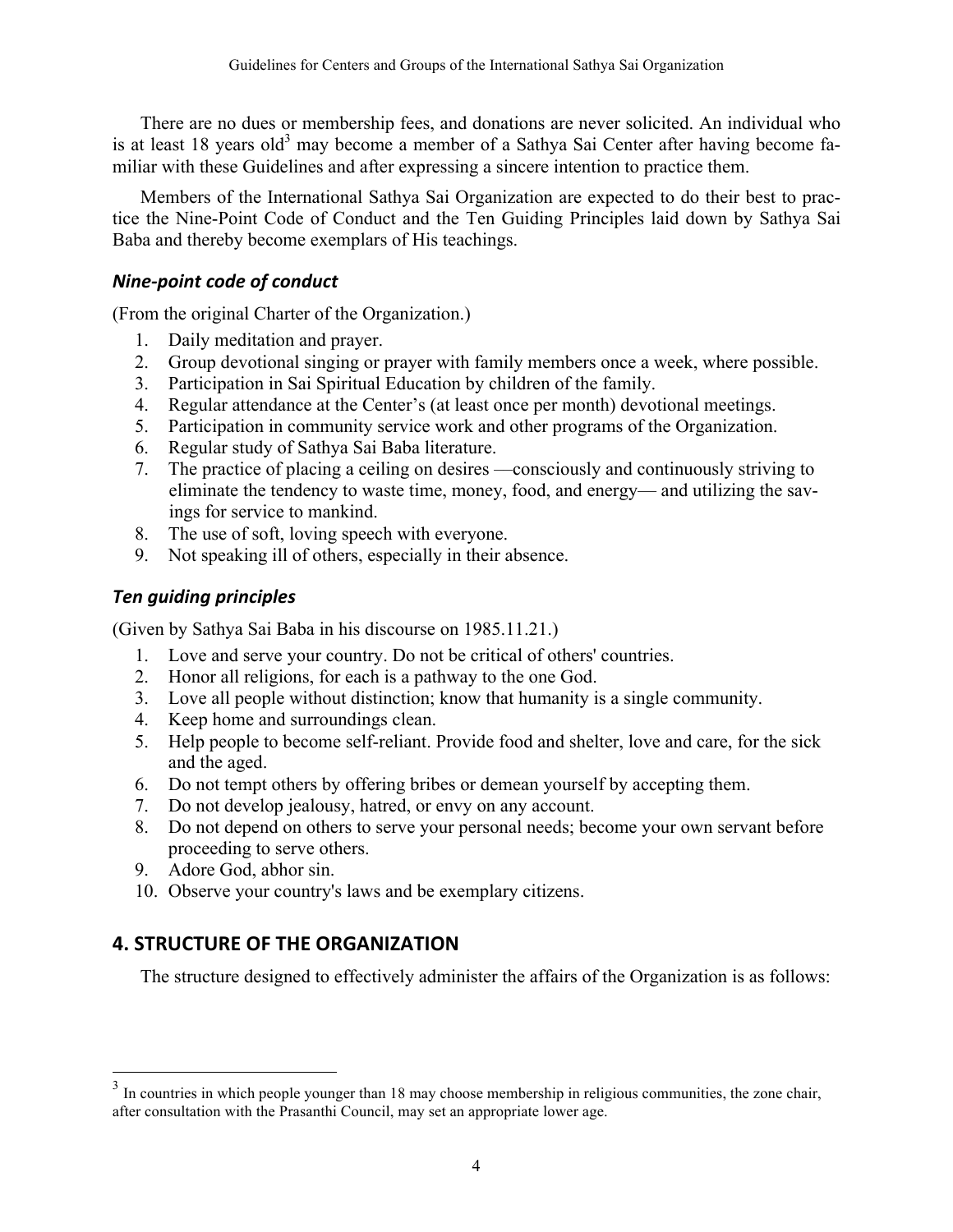

#### *World Foundation*

Sathya Sai Baba established the Sri Sathya Sai World Foundation in 2006 as the governing body of the International Sathya Sai Organization. The World Foundation has responsibility for publications, education programs, health-care programs, and any other international programs conducted by the Organization. It deals with financial and legal matters of the Organization. It sets policy and guidelines, and it establishes *ad hoc* committees to develop special program initiatives, which will be overseen by the Prasanthi Council.

#### *Prasanthi Council*

The managing body of the International Sathya Sai Organization is the Prasanthi Council. Sathya Sai Baba established the Prasanthi Council in November 2004.

The responsibilities of the Prasanthi Council are:

- 1. To guide and supervise the working of the various constituents of the Organization.
- 2. To make rules and regulations and provide guidelines for the operation of the Organization.
- 3. To determine all matters requiring authoritative decision in the Organization and in relation to its constituent units.
- 4. To convene meeting of members or officers of the Organization as may be necessary from time to time.
- 5. To compile information relating to the working of the Organization.

#### *Zones, regions, and countries*

È,

For administrative purposes, the countries outside India are divided into geographical Zones, each with a Chair. Each Zone is divided into Regions served by Central Coordinators, who report to their respective Zone Chairs. A Region comprises one or more countries, which are supervised by either a Central Council or a Coordinating Committee.<sup>4</sup>

<sup>&</sup>lt;sup>4</sup> A Region or country with relatively few Centers may dispense with a Central Council, a Coordinating Committee, or both. For example a (Deputy) Central Coordinator may deal directly with a Coordinating Committee or with a national contact person who oversees the few Centers in a country.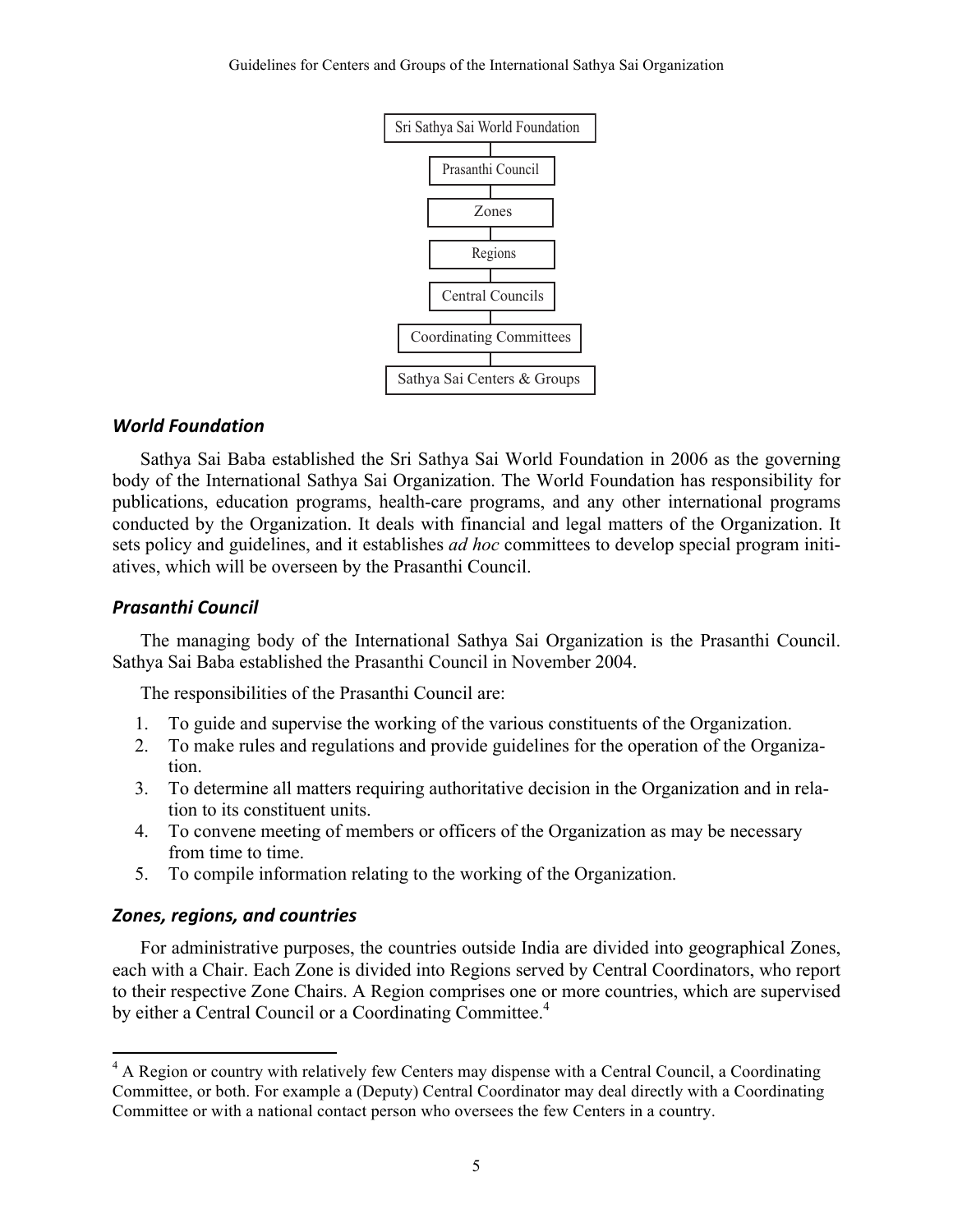The composition of the Zones is as follows (see the International Sathya Sai Organization website www.sathyasai.org for an up-to-date listing):

## **Zone 1**

Canada, Israel, USA, Guyana, Surinam, West Indies (English speaking countries)

## **Zone 2A**

Belize, Costa Rica, Cuba, Dominican Republic, El Salvador, French Guyana, Guadeloupe, Guatemala, Haiti, Honduras, Mexico, Nicaragua, Panama, Puerto Rico, St. Maarten, Martinique

## **Zone 2B**

Argentina, Bolivia, Brazil, Chile, Colombia, Ecuador, Paraguay, Peru, Uruguay, Venezuela

## **Zone 3**

Australia & Papua New Guinea, Fiji, New Zealand, Philippines

## **Zone 4**

Bhutan, Brunei, Cambodia, Indonesia, Lao PDR, Malaysia, Myanmar, Nepal, Singapore, Thailand, Afghanistan, Bangladesh, Pakistan, Vietnam

## **Zone 5**

China, Hong Kong, Japan, South Korea, Taiwan

## **Zone 6**

Bosnia & Herzegovina, Croatia, France, Greece, Italy, Macedonia, Montenegro, Portugal, Romania, Serbia, Slovenia, Spain, Switzerland, Bulgaria

## **Zone 7**

Austria, Belgium, Czech Republic, Denmark, Estonia, Finland, Germany, Hungary, Latvia, Lithuania, Netherlands, Norway, Poland, Slovakia, Sweden

## **Zone 8**

Azerbaijan, Armenia, Byelorussia, Georgia, Kazakhstan, Kyrgyzstan, Moldova, Russia, Tajikistan, Turkmenistan, Uzbekistan, and Ukraine

## **Zone 9A**

Ireland, UK

## **Zone 9B**

Abu Dhabi (UAE), Angola, Bahrain, Botswana, Cameroon, Congo, Cote D'Ivoire, Dubai (UAE), Ethiopia, Gabon, Ghana, Iran, Kenya, Kuwait, Libya, Malawi, Mauritius, Morocco, Nigeria, Oman, Rwanda, Saudi Arabia, Senegal, Sharjah (UAE), Sierra Leone, Somalia, South Africa, Swaziland, Syria, Qatar, Tanzania, Turkey, Uganda, Zambia, Zimbabwe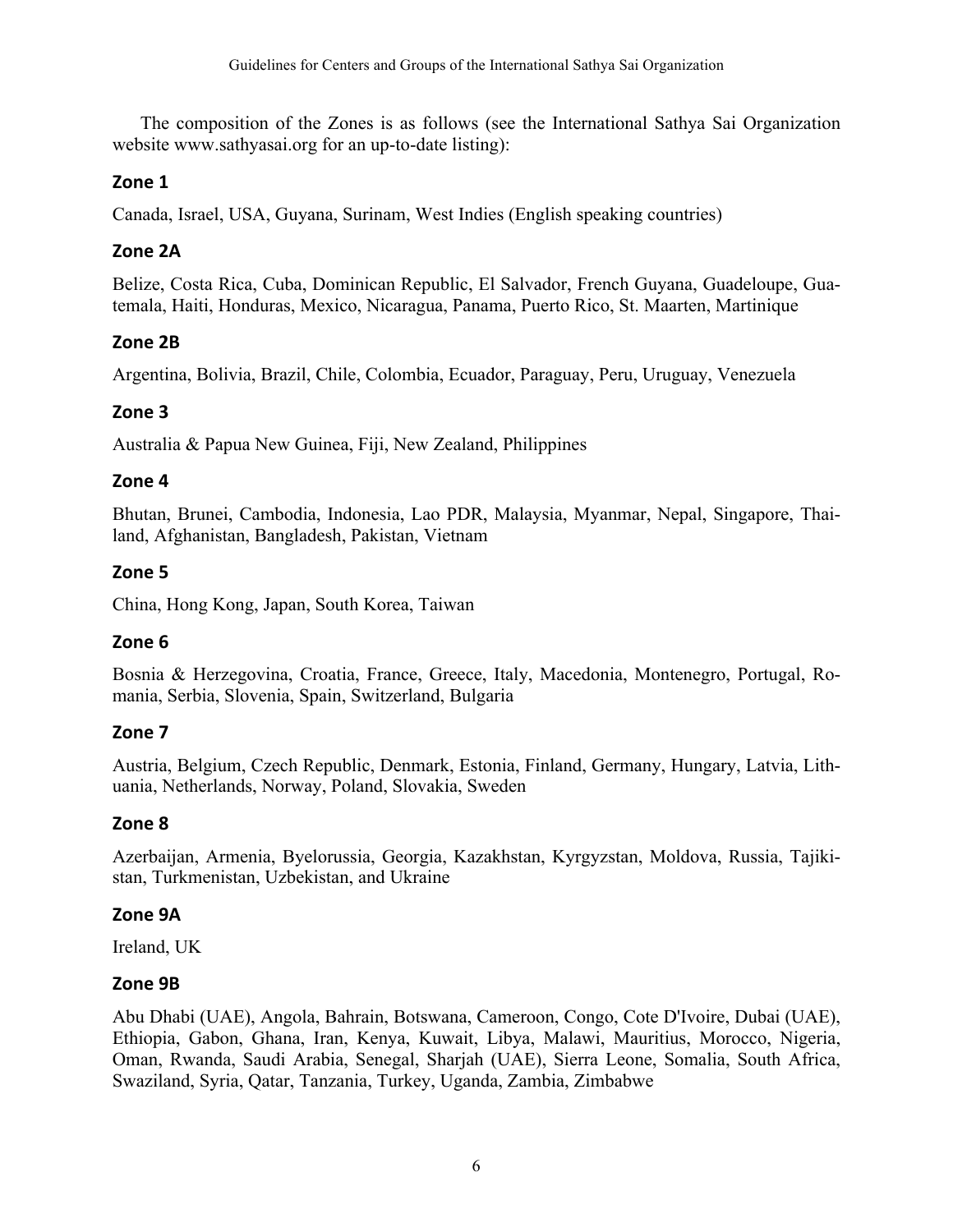#### **5. PROGRAMS AND PRACTICES**

#### *The Sathya Sai Center*

The Sathya Sai Center is the principal instrument through which the goals of the Organization are achieved. The Center provides a loving environment that nourishes the devotion of its members by creating opportunities to study and practice the teachings of Sathya Sai Baba. The Center also provides information about Sathya Sai Baba and His teachings in the form of books, pamphlets, and audio/video recordings, and it serves as a focal point for the planning and carrying out of community service projects by its members.

In keeping with the fact that the International Sathya Sai Organization is a spiritual organization rather than a new religion, Sathya Sai Center meetings are usually held in venues not associated in the public's mind with a particular religion. However, when the Center is small, its meetings may take place in a private home until such time as a more appropriate place may be secured. In all instances, the venue of the Center meeting should have a clean and wholesome appearance with adequate space capacity, and it should be accessible to members of the community-at-large. While there is never an attempt to recruit members, the Center lovingly welcomes all genuine spiritual aspirants, without regard to race, ethnicity, social class, or religious affiliation.

Sathya Sai Baba has repeatedly stated that He does not use intermediaries to communicate with His devotees. Rather, He says that He has personal, "heart-to-heart" communication with each devotee. Accordingly, devotees are advised to ignore or disregard claims by individuals that they have messages from Sathya Sai Baba or special "inner" guidance for the benefit of others. Similarly, no one has been authorized to give mantras or perform healings or marriages in the name of Sathya Sai Baba.

#### *One-pointed orientation*

While there is deep respect for and acknowledgement of the validity of other masters and spiritual teachers, Sathya Sai Centers focus in a one-pointed manner on the teachings of Sathya Sai Baba. In addition, the Center activities emphasize the universal human values of Truth, Right Conduct, Peace, Love, and Nonviolence —rather than the rituals associated with any particular religion. Centers therefore seek to avoid creating an impression that one has to worship Sathya Sai Baba within the context of any one particular religious orientation. The emphasis is the universality of Sathya Sai Baba's message and its practice in daily life.

*Do not dig a few feet in a number of different places and moan that you could not strike water. Dig in one place steadily and with faith, and the boring drill goes down into the very underground spring of water.* [1967.1.22] Sathya Sai Baba

#### *Three wings of the Sathya Sai Center*

The main activities of a Sathya Sai Center are classified under the heading of three Wings: Devotion, Education, and Service. These correspond to the three main paths to self-realization: devotion (*bhakthi*), spiritual wisdom (*jnana*), and renunciation of the fruit of action (*karma*). Though members may tend to gravitate toward a particular wing, they are strongly urged to support and participate to the extent possible in all the program activities conducted by the Center.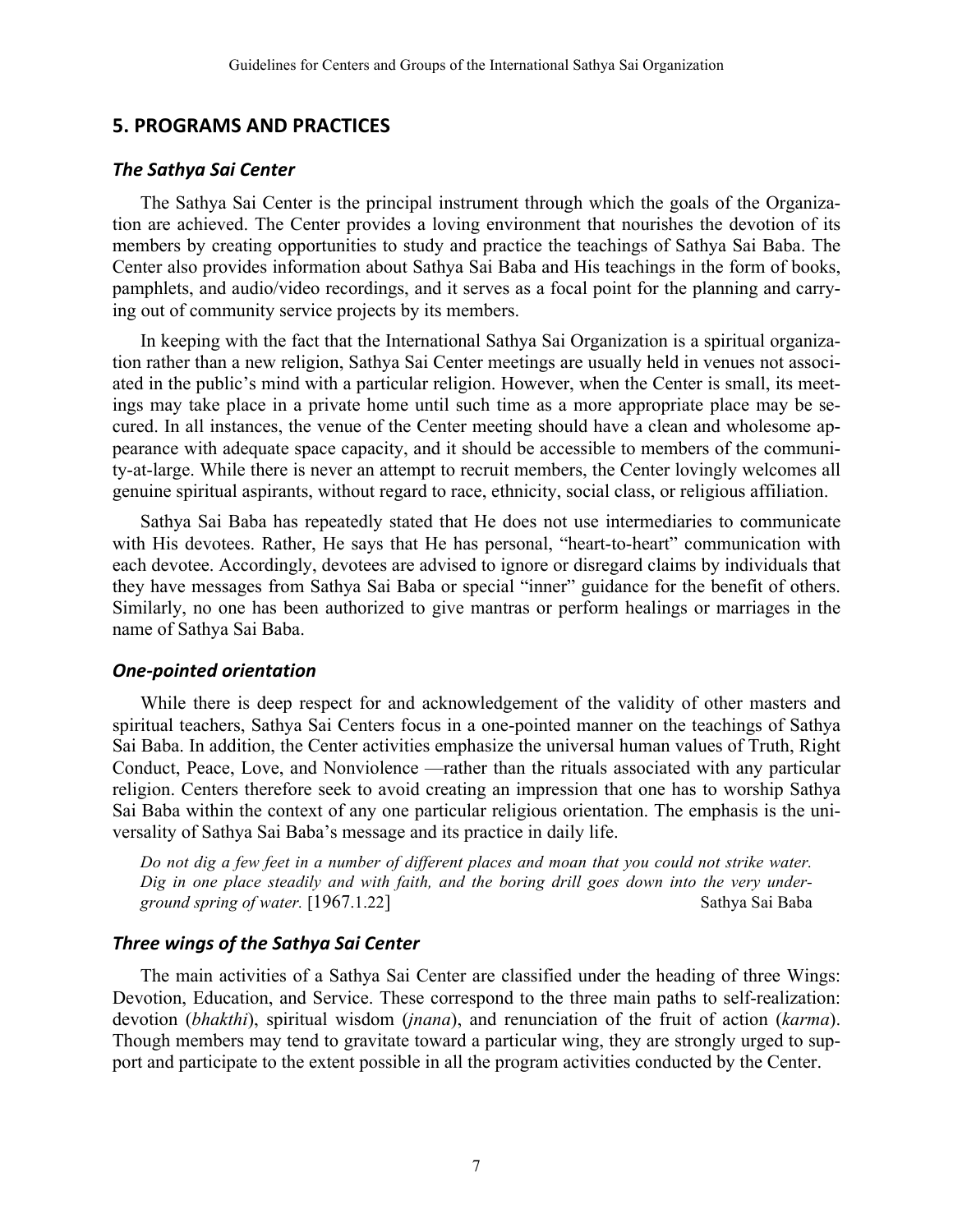#### *Devotion wing*

The Devotion Wing focuses on group devotional singing, study circle, prayers, meditation, retreats, and other activities designed to strengthen one's faith, devotional fervor, and understanding and practice of spiritual principles.

*One can be liberated now by the spiritual practice of singing the glory of the Lord and listening to the Name being sung. … It can help the process of liberation not only for the members of the group … the whole world can benefit by the vibrations*. [1982.1.26] *I insist on group singing of the Names of the Lord*. [1968.7.8] *The Lord has said, "Where my devotees sing, there I seat myself*." [1957.7.11] Sathya Sai Baba

*Study Circle is not just reading books. It means taking a point and each person discussing what it means to them. Like a round table conference. ... The study circle looks at the different facet, ...*  but, as in a diamond, there is one facet that is flat, and from it, all can be viewed. To discover the *top facet is the task of the study circle.* 

[Hislop, *Conversations with Bhagavan Sri Sathya Sai Baba*, pp 165–166]

#### *Education wing*

Sai Spiritual Education (SSE) classes are provided at the Center for children from age 6 to 17. The aims are to foster character development and spiritual transformation through helping the children to bring out and practice the values that are inherent in them (educare). The children will: (1) learn about the life and teachings of Sri Sathya Sai Baba, (2) render selfless service to others, (3) appreciate the unity of the different faiths, and (4) practice placing a ceiling on their desires. In addition, the children learn about the importance of respecting their parents, properly discharging their duties at home, being loyal to and taking pride in their country, and developing a good character. The devotees who teach the Sai Spiritual Education Classes have received appropriate training.

Bal vikas (*now called* Sai Spiritual Education) *is the primary basis of the great movement to restore righteousness* (dharma) *in the world*. [1978.6.6] Sathya Sai Baba

#### **Service** wing

The teachings of Sathya Sai Baba emphasize that every act of service, small or big, performed with the attitude of serving God residing in those being served, confers immense spiritual benefit upon the aspirant. Accordingly, the officers of a Sathya Sai Center provide a wide range of opportunities for members to engage in service. Among these are: regular visits to hospitals, nursing homes, or homeless shelters; providing food, water, and clothing to the needy; medical camps; slum adoption; disaster relief; blood donation drives; prison programs; supporting orphanages; and tutoring for students.

*Selfless service is the very essence of devotion* [1967.3.29], *the best cure for* egotism [1968.1.13]. *Consider selfless service as the best spiritual discipline. … But do not believe that you can by means of selfless service reform or reshape the world. You may or may not; that does not matter. The real value of selfless service, its most visible result, is that it reforms you, reshapes you. Do selfless service as a spiritual discipline; then you will be humble and happy*. [1967.3.29]

Sathya Sai Baba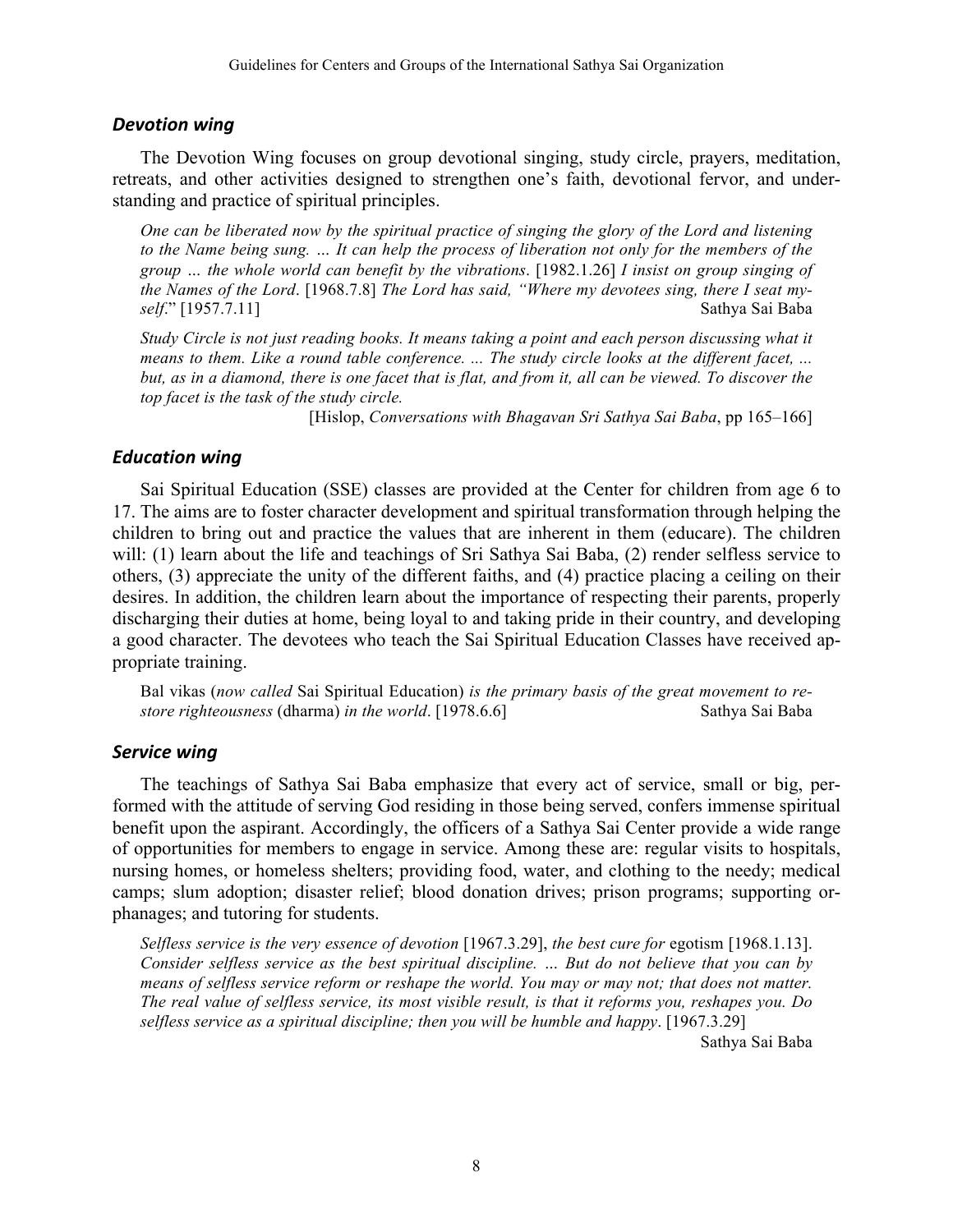#### *Center library*

A variety of free literature on Sathya Sai Baba and His Teachings is available at Center meetings. This includes pamphlets and reprints of appropriate articles about Sathya Sai Baba, as well as copies of selected Divine Discourses given by Him. A catalog of Sai literature would be useful. Centers may maintain a library focused on Sathya Sai Baba and His Teachings, with books, audio and video recordings, and sample copies of and subscription information about periodicals such as *Sanathana Sarathi* —– the monthly magazine published at Prasanthi Nilayam in India.

## *Officers of a Center*

Centers have five officers: President, Vice President, and a coordinator for each wing of the Center: Devotion Coordinator, Education Coordinator, and Service Coordinator. Because of its size, a Group may have fewer officers, the exact officers to depend on the makeup and needs of the Group.

### *Young-adult program*

In recognition of some of the unique needs of devotees between the ages of 18 and 35, a Sathya Sai Young Adult (YA) Program has been authorized. Sathya Sai Young Adults may conduct devotional, educational, and service activities, guided by the YA advisor(s), over and above those that are conducted by the Center. However, the YA Program is an integral part of the Sathya Sai Organization, and young adults are expected to participate fully in Center activities as well in the special YA activities. SSEHV programs (see Sect. 7 on page 11) are done in collaboration with the country or region Institute of Sathya Sai Education, which is responsible for all SSEHV programs.

Sathya Sai YA meetings and gatherings are to be organized around the pursuit of spiritual rather than social goals. Discipline, modest attire, and separate seating of males and females should characterize the meetings.

## **6. TYPES OF MEETINGS**

*At devotional singing* (bhajans) *and other meetings, men devotees should sit apart from women*  devotees. The rule should be applicable to all members —whether they are Indians or non-*Indians, in India or elsewhere. It is part of the spiritual discipline that is necessary for devotees.*  [1980.11.22] Sathya Sai Baba

It is advisable and highly recommended that Center meetings be held in public venues rather than in private homes or places of worship associated with a particular religion. This is because the teachings of Sathya Sai Baba are universal in nature and emphasize the basic oneness of all religions.

## *Regular meetings*

Typically, Center meetings occur once a week and last approximately 90 minutes. The program usually includes group recitation of prayers, a short period of meditation, group devotional singing, study circle, and announcements. Whereas Indian *bhajans* continue to be popular, devotional songs from other traditions and cultures, especially the local culture, should also be sung. What is most important is that attention is focused on the Divine via the recitation of any of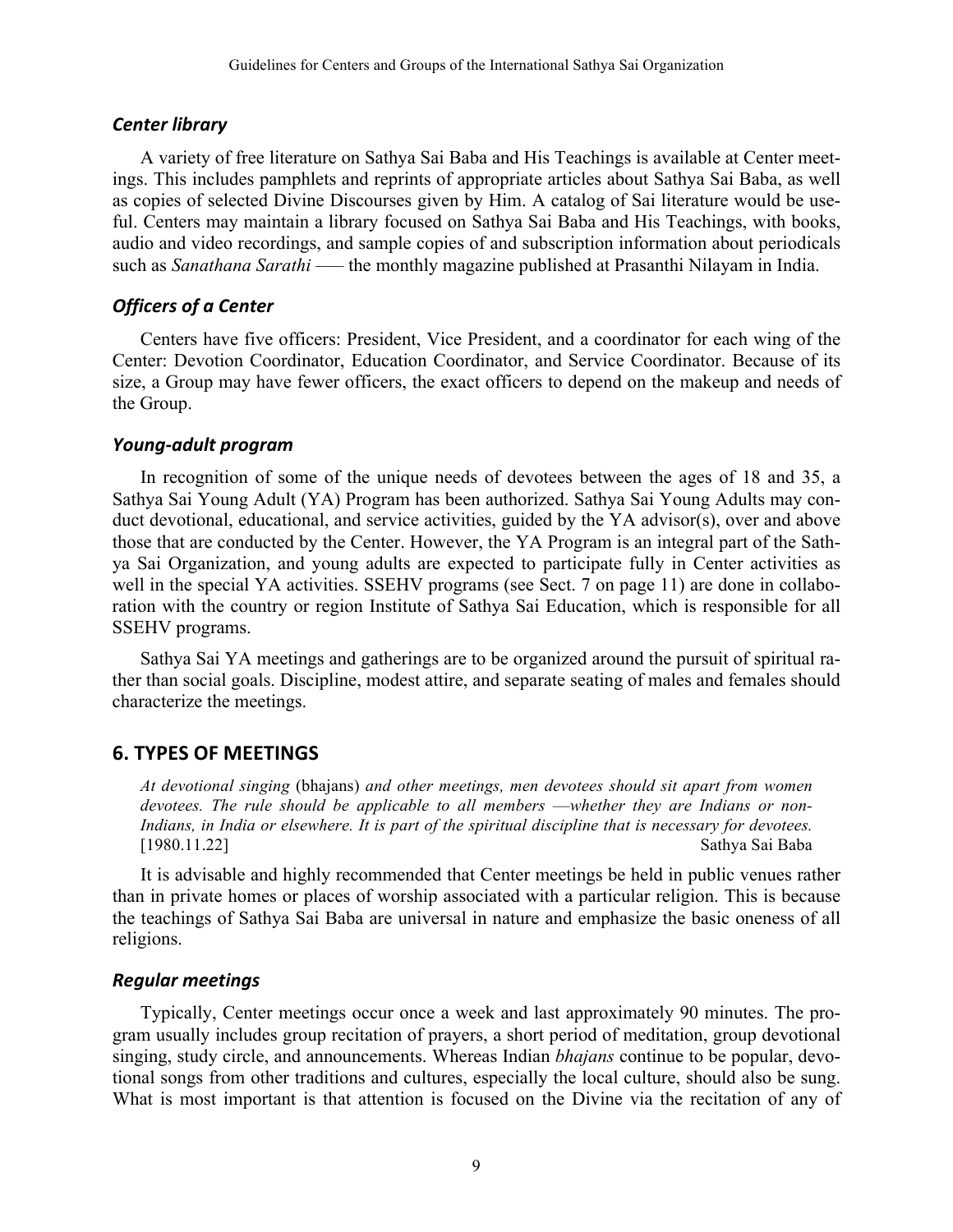God's many Names. Centers may provide classes and devotional singing practice sessions to enhance the quality of devotional singing. These sessions are conducted outside the regular Center meetings.

Center meetings require disciplined, courteous, and respectful behavior on the part of all in attendance, so that an appropriate devotional atmosphere is maintained and everyone's full attention can be directed toward the meeting's spiritual purpose. In accordance with the expressed recommendation of Sathya Sai Baba, males and females are requested to sit separately at Center meetings. Though many devotees prefer to sit on the floor, chairs are provided for anyone who wants them.

At least one Center member is responsible for formally welcoming guests and visitors, providing them with welcome booklets, answering questions, and explaining any aspect of the Center program that may not be immediately clear.

The importance of all Center members participating regularly in study circles conducted at the Center cannot be overstated. The purpose of a study circle is to help members deepen their understanding of Sathya Sai Baba's teachings and to strengthen their personal practice. Study circles should have a one-pointed orientation, as explained below, and should be held on a regular schedule, during the weekly Center meetings. This means that the study of Sathya Sai Baba's discourses and the *Vahinis* form the basis for study circles, though it is appropriate to read spiritual writings of the major religions in order to learn about them or to experience the basic unity of these religions and Sathya Sai Baba's teachings.

#### *Membership meetings*

Membership meetings are held regularly in order to plan and discuss the Center's programs and to consider any other matters requiring attention. An abbreviated version of the regular devotional meeting may precede the membership meeting.

#### *Guest meetings*

In addition to having one or two members trained to serve as official greeters, each Center may have a meaningful program of newcomer orientation to familiarize the newcomer with Sathya Sai Baba and the programs and activities of the Center. The program may include a talk by a qualified speaker, devotional singing, sharing of experiences, etc. Visitors and newcomers are welcome to attend regular devotional meetings.

#### *Public meetings*

On occasions a special public-oriented information meeting may be held at a suitably large public venue. The purpose is to present to the general public information about Sathya Sai Baba's teachings and His humanitarian works. A public meeting should be planned with the assistance and cooperation of regional or national officers.

## *Sai conferences and retreats*

Regional Sai conferences/retreats may be held at regular intervals so that devotees from a wider area can meet together. Centers play a large role in organizing and holding these conferences/retreats, which are open to the public.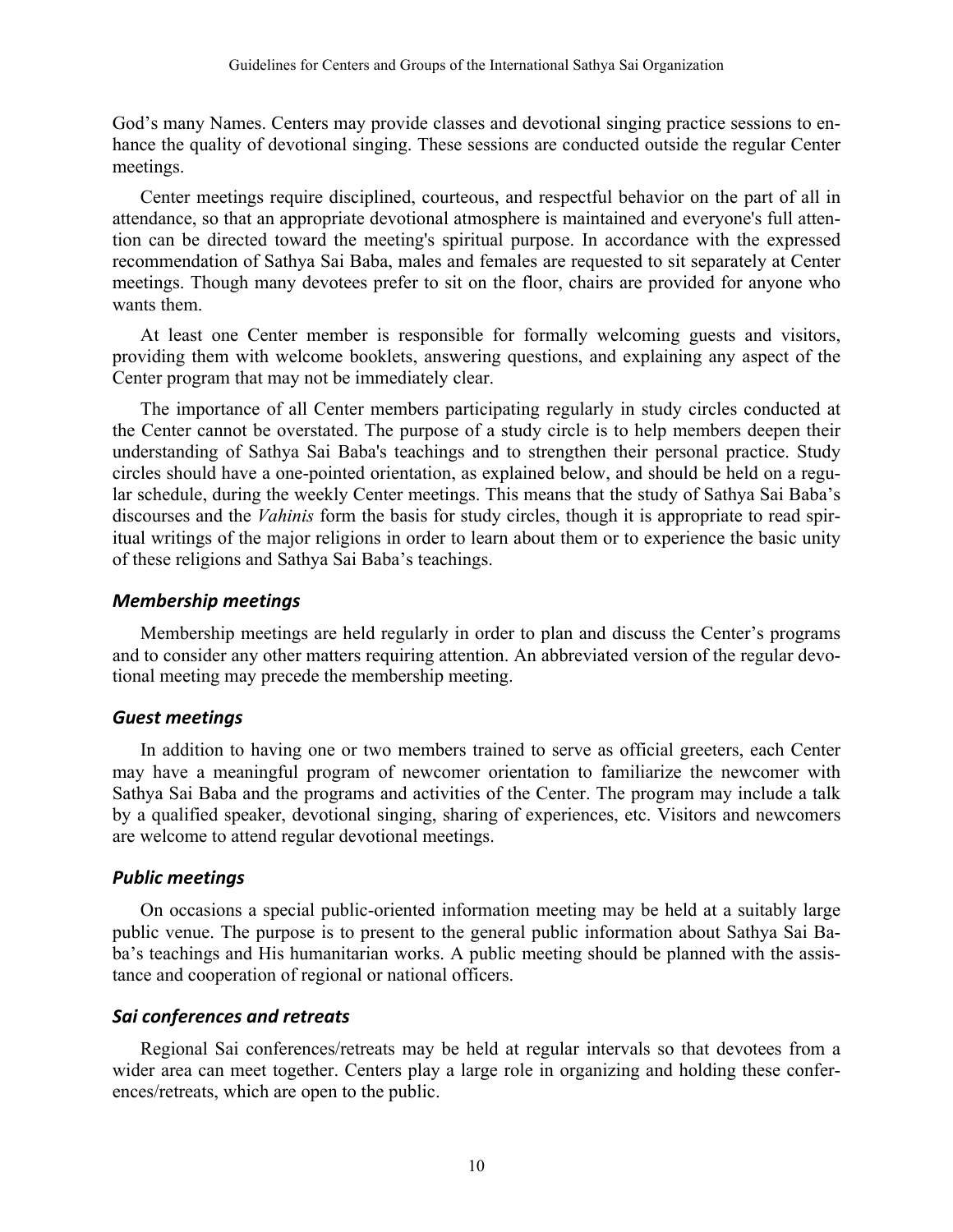#### **7. SAI EDUCATION INITIATIVES OUTSIDE THE SATHYA SAI CENTER**

The Sai Spiritual Education programs operated in the Centers for children of Sai devotees has been modified for presentation to other children. Given the name *Sathya Sai Education in Human Values* (SSEHV), it does not teach about Sathya Sai Baba or any specific spiritual or religious figure. Rather, the five human values of Truth, Right Conduct, Peace, Love, and Nonviolence constitute the primary focus.

The SSEHV program is the responsibility of the Institute of Sathya Sai Education in the country or region —see below.

Equally respectful of all faiths and religions, SSEHV promotes character development and seeks to instill in students respect and reverence for nature and for the rights of others. As with Sai Spiritual Education, SSEHV children are taught respect for all faiths, about the importance of placing a ceiling on their desires, about the benefits of rendering selfless service to others, and the practice of five human values in daily life.

When SSEHV is introduced at a public or private school, school administrators retain control of the implementation of the program, and SSEHV teachers strive to reinforce the mission of the school. SSEHV teaching techniques are integrated with the standard instructional strategies of the school, as well as incorporated into lesson plans for direct lessons through specific subject areas. In some countries SSEHV is incorporated through citizenship or civics education.

SSEHV teachers are expected to earnestly practice the Human Values in their own life.

#### *Institutes of Sathya Sai Education*

Institutes of Sathya Sai Education (ISSEs) train EHV teachers and oversee all SSEHV programs, providing some standardization and quality assurance with respect to teacher training and certification. ISSEs also establish and maintain professional links with non-Sathya Sai schools, teacher-training colleges, universities, ministries of education, and appropriate international organizations**.** Finally, upon request, the ISSEs provide support in the form of training and materials for the teachers of Sai Spiritual Education (SSE) with Centers.

Teacher training manuals, curriculums, and lesson plans have been developed around the world to meet the legal, cultural, and educational requirements of the different countries. The ISSEs regularly review and evaluate this material.

ISSEs work under the direct oversight of the Education Committee of the Sri Sathya Sai World Foundation and maintain good working relationship with the Sathya Sai Organizations of the country. The functions and governance of Sathya Sai Schools and ISSEs are guided by a comprehensive set of educational guidelines approved by the Sri Sathya Sai World Foundation.

#### *Sathya Sai Schools*

Another function of the Institutes of Sathya Sai Education is the fostering of Sathya Sai Schools. The over-arching goals of Sathya Sai Schools are:

- 1. To create an environment, culture, and ethos in which the five human values are actively practiced;
- 2. To prompt the realization in students of the full potential of human excellence; and
- 3. To provide a model of educational excellence for other schools to emulate.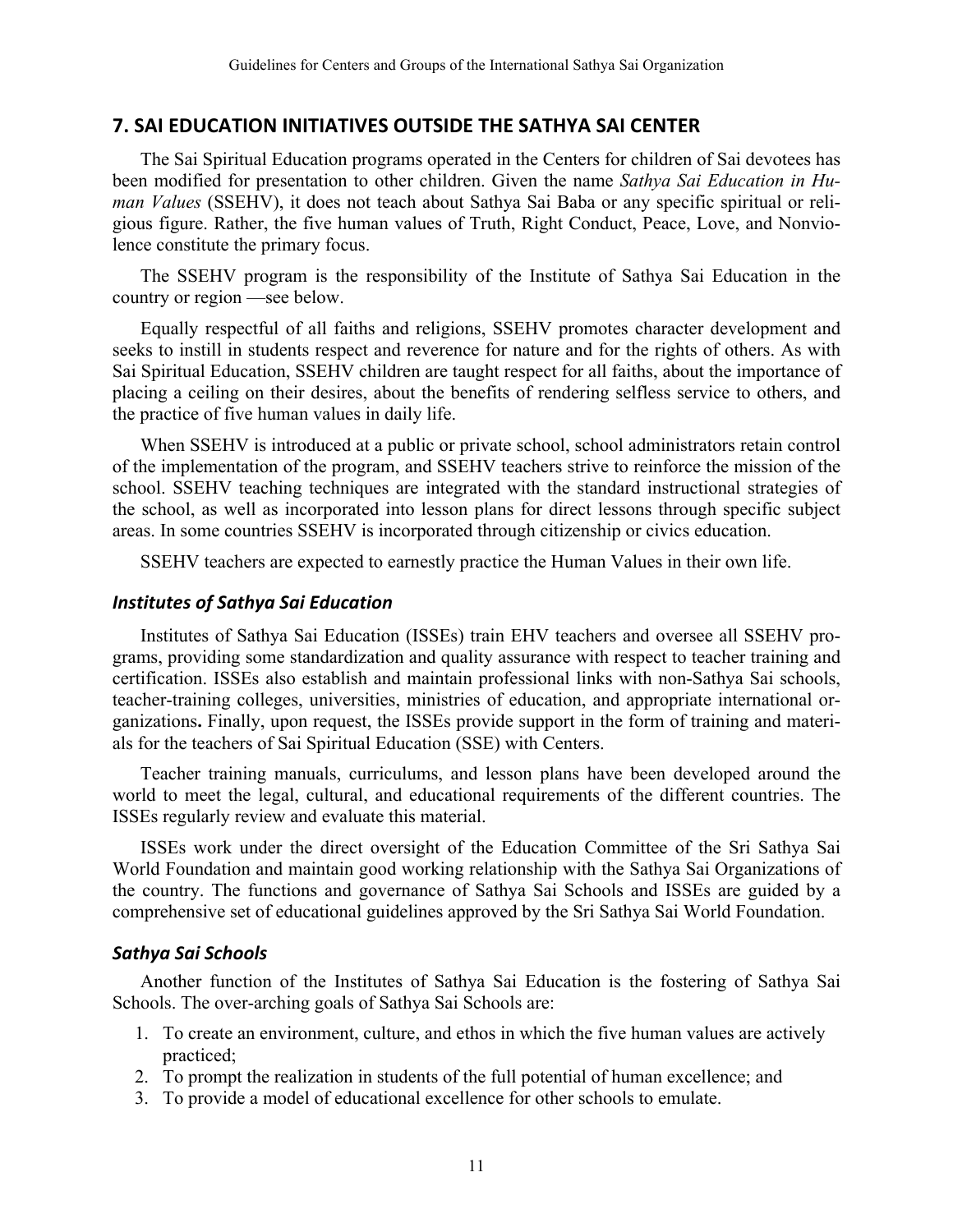In pursuit of these goals, Sathya Sai Schools promote:

- 1. The teacher as exemplar;
- 2. The spiritual transformation of students and teachers;
- 3. Academic excellence;
- 4. Identification with and respect for one's culture and nation;
- 5. Appreciation of the unity of the different faiths; and
- 6. An active social conscience and an inclination to render selfless service to others.

#### *SSEHV in community settings*

SSEHV classes may be provided for children in non-school settings such as community or recreation centers, juvenile correction homes, health camps conducted by the Service Wing of the Sathya Sai Organization, or at other venues deemed appropriate.

The Institutes of Sathya Sai Education provide guidance, support, and training for community SSEHV teachers. Curricula and teacher-training manuals have been developed in several countries for the implementation of SSEHV programs in these settings. Moreover, the aims of community SSEHV are the same as those of SSEHV in public and private schools.

#### *SSEHV for teens and young adults*

Around the world there is a steady increase in SSEHV programs for teens and young adults. The aim of these programs is to develop strength and wisdom to face life's challenges and leadership skills. The classes promote group activities, study circle, self-reflection, and selfless service, along with a focus on the five Human Values.

#### *Sathya Sai parenting*

Sathya Sai Baba emphasizes the critical importance of the role of parents in character development. Accordingly, SSEHV efforts include a focus on proper parenting. The classes seek to prepare parents to assist their children in coping with the many negative influences they face in growing up in today's society.

#### **8. FINANCIAL MATTERS**

*Fund collection is as much opposed to this movement as fire is to water. If you yield on this point, spiritual advance will perish.* [1971.5.14] Sathya Sai Baba

One overriding principle guiding the operation of all Sathya Sai Centers is *to have as little to do with money as possible*.

There are no membership dues. In no case shall a public appeal be made for any funds, donations, or contributions in cash or kind.

Community service projects are carefully planned and thoroughly discussed by the Center officers, always with a view that the projects appear to be within the resources of the Center. Once a project has been agreed upon, provisions are made for members who wish to do so to anonymously contribute. If there is a shortfall, either the officers make it up or the project is canceled. Costs associated with the rental of space for Center meetings are handled in similar fashion.